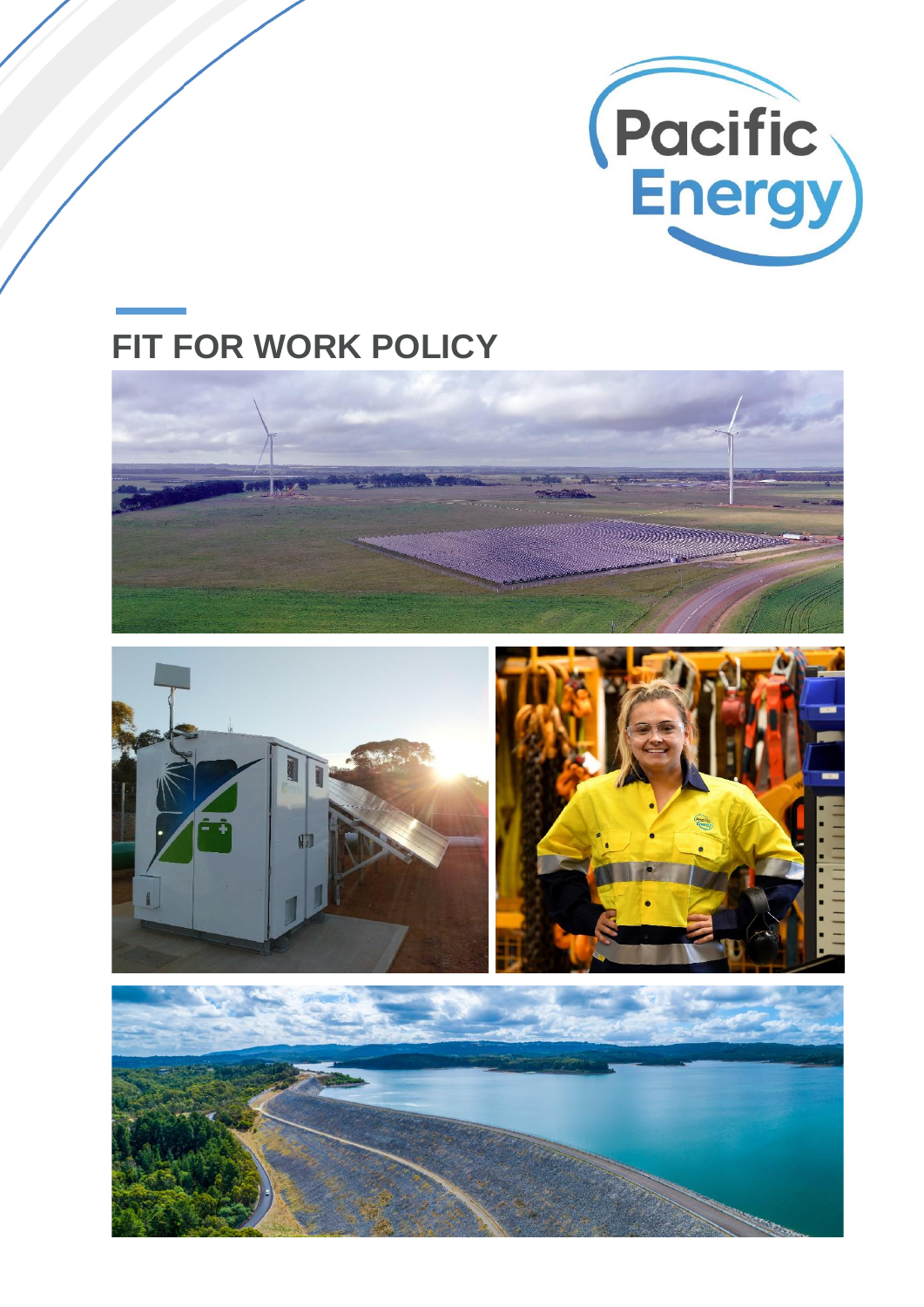## **TABLE OF CONTENTS**

| 1 <sup>1</sup>  |  |  |  |  |
|-----------------|--|--|--|--|
| 1.1             |  |  |  |  |
| 1.2             |  |  |  |  |
| 1.3             |  |  |  |  |
| 1.4             |  |  |  |  |
| 2.              |  |  |  |  |
| 3.              |  |  |  |  |
| $\overline{3}1$ |  |  |  |  |
| $\overline{4}$  |  |  |  |  |
| 4.1             |  |  |  |  |
| 4.2             |  |  |  |  |
| 4.3             |  |  |  |  |
| 4.4             |  |  |  |  |
| 4.4.1           |  |  |  |  |
| 5 <sub>1</sub>  |  |  |  |  |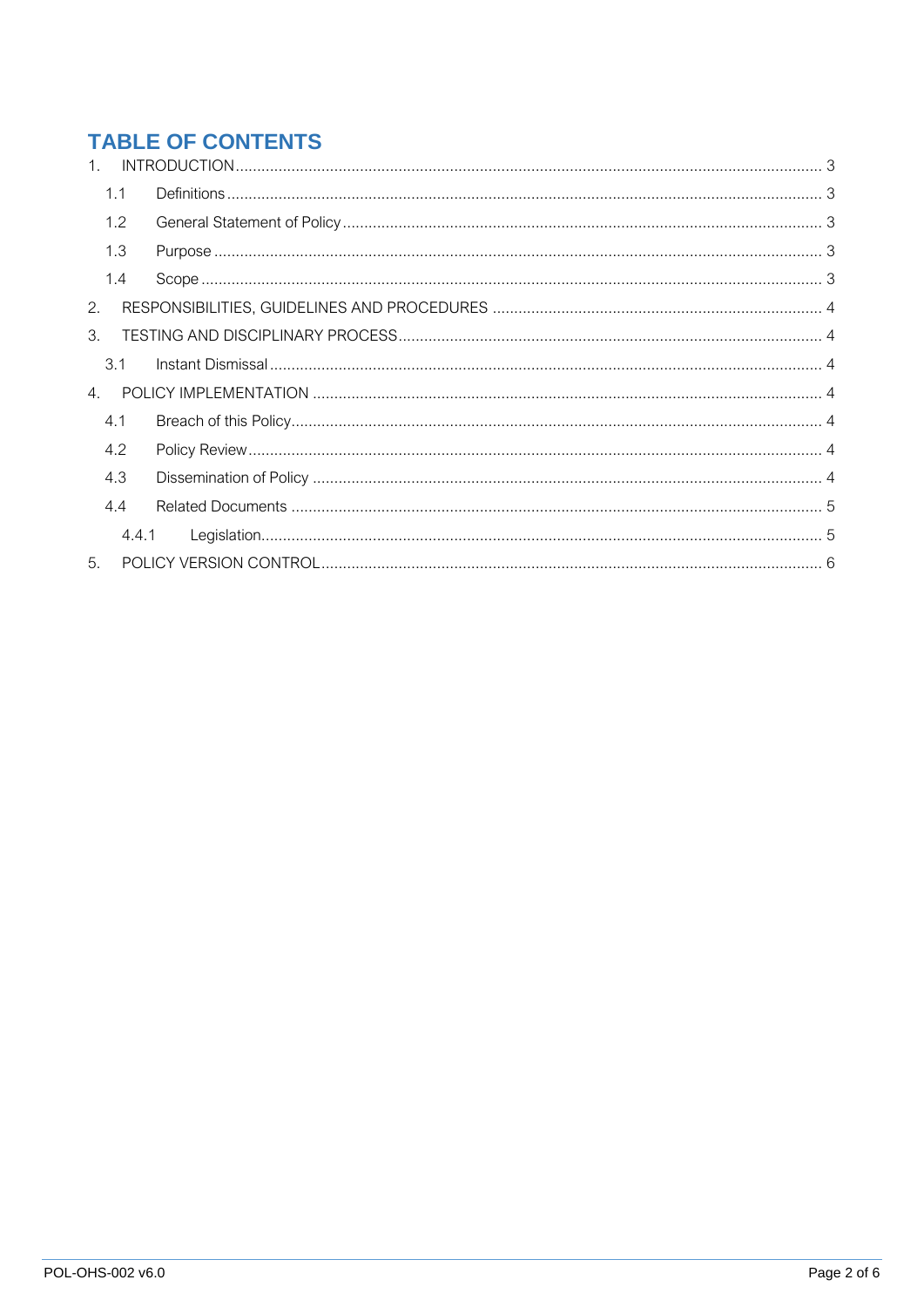## <span id="page-2-0"></span>**1. INTRODUCTION**

<span id="page-2-1"></span>

| <b>1.1 Definitions</b> |                                                                                                                |
|------------------------|----------------------------------------------------------------------------------------------------------------|
| <b>Employees</b>       | All staff, contractors, consultants and temporary workers of the<br>Pacific Energy group of companies (Group). |
| Manager                | An individual employee's direct supervisor/manager                                                             |
| CEO                    | <b>Chief Executive Officer</b>                                                                                 |

#### <span id="page-2-2"></span>**1.2 General Statement of Policy**

We are committed to providing a safe, healthy and secure work environment for our employees. Our objective is to minimise the risk to our employees, contractors and the community. It is the responsibility of each of our employees to ensure they are fit for work in accordance with their respective duty of care.

The Group has a 'zero tolerance' to drugs and alcohol. Employees are not permitted to work while under the influence of drugs or alcohol.

"Fit for Work" means that an individual is in a physical, mental and emotional state, that enables the individual to undertake their assigned duties effectively and in a manner that does not increase the risk to themselves or others. It is the responsibility of all employees to manage personal factors, which impact on their ability to perform the required work, unimpaired and to the full extent of their capability.

#### <span id="page-2-3"></span>**1.3 Purpose**

The purpose of this Policy is to provide effective principles for the management of fit for work risks within the Group. This policy supports the corporate safety objective to minimise the risk of harm.

The Group will:

- provide a workplace and systems of work that do not adversely impact on our employees' health;
- − operate in accordance with relevant legislation and codes of practice;
- − promote a responsible and healthy lifestyle for all employees; and
- − ensure that all employees are aware and comply with this policy.

#### <span id="page-2-4"></span>**1.4 Scope**

All employees working with the Group or on Group managed assets or projects must understand, observe and ensure a safe workplace and safe systems of work, including a capable and competent workforce.

It is the responsibility of the Group employees to comply with this policy.

This policy applies to all Group employees, contractors and visitors.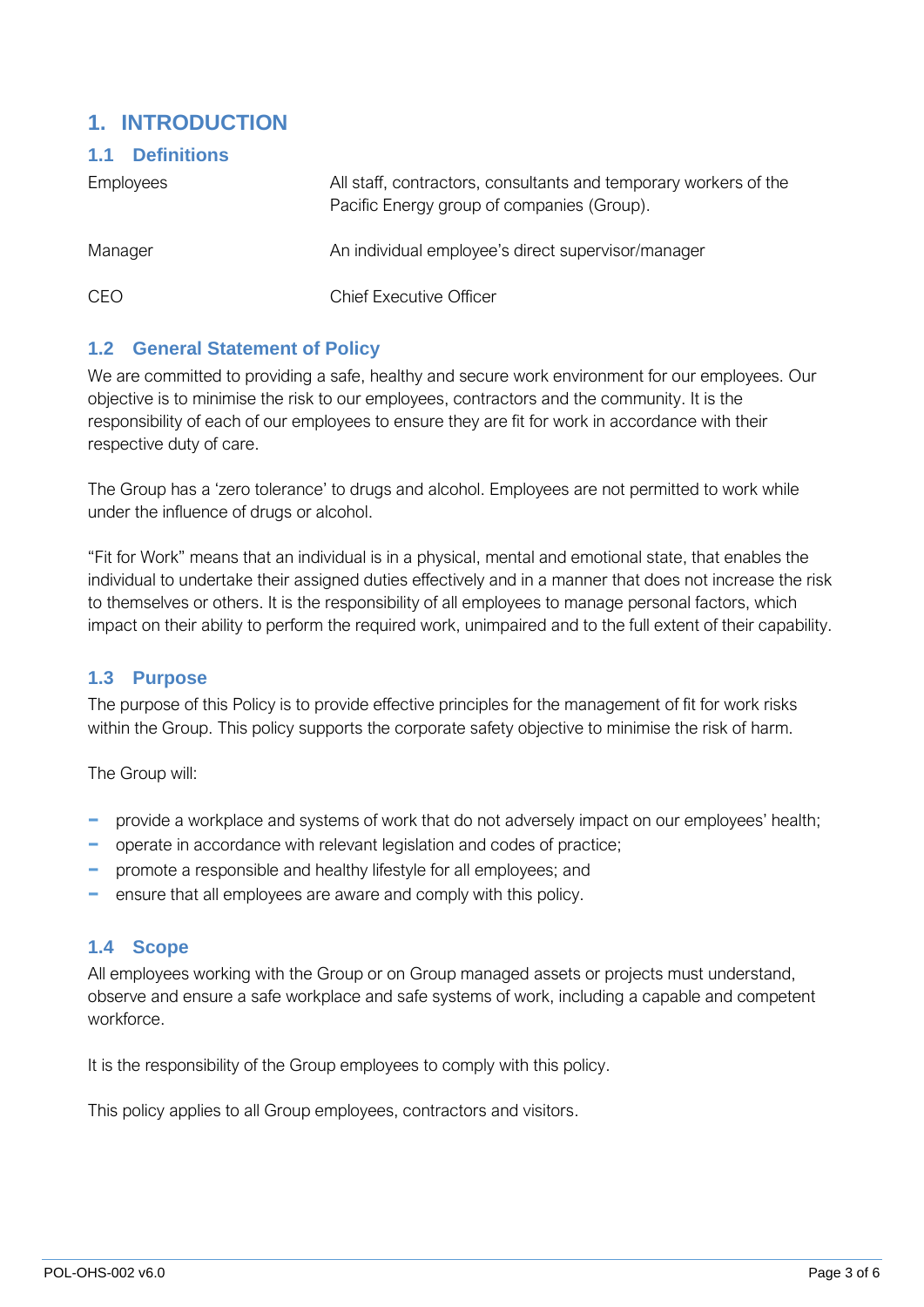## <span id="page-3-0"></span>**2. RESPONSIBILITIES, GUIDELINES AND PROCEDURES**

Responsibilities, guidelines and procedures are detailed in the applicable Company Fitness For Work, Alcohol and Other Drugs, and Fatigue Management Procedures.

## <span id="page-3-1"></span>**3. TESTING AND DISCIPLINARY PROCESS**

Testing and disciplinary procedures are detailed in the applicable Company Fitness for Work, Alcohol and Other Drugs, and Fatigue Management Procedures.

#### <span id="page-3-2"></span>**3.1 Instant Dismissal**

The following are guidelines to circumstances that will result in immediate dismissal without notice:

- − Any attempt to falsify the drug and alcohol screen.
- − Cultivating, selling or supplying drugs and / or other substances on or off the worksite.
- − Unauthorised consumption of illicit drugs or alcohol whilst on the work site or during the working period.
- − Unlawful behaviour.

## <span id="page-3-3"></span>**4. POLICY IMPLEMENTATION**

#### <span id="page-3-4"></span>**4.1 Breach of this Policy**

Failure to comply with the principles of this policy could result in appropriate disciplinary actions, including termination. Additionally, individuals may be subject to loss of Group access and privileges.

#### <span id="page-3-5"></span>**4.2 Policy Review**

The CEO will monitor the effectiveness and review the implementation of this policy, considering its suitability, adequacy and effectiveness. Any improvements identified will be made as soon as possible.

All employees are responsible for the success of this policy and should ensure they use it to disclose any suspected wrongdoing.

Employees are invited to comment on this policy and suggest ways in which it might be improved. Comments, suggestions and queries should be addressed to the Company Secretary.

This policy will be reviewed annually by 20 December.

#### <span id="page-3-6"></span>**4.3 Dissemination of Policy**

A copy of this policy will be provided to each employee upon commencement of employment and additional copies will be made available upon request.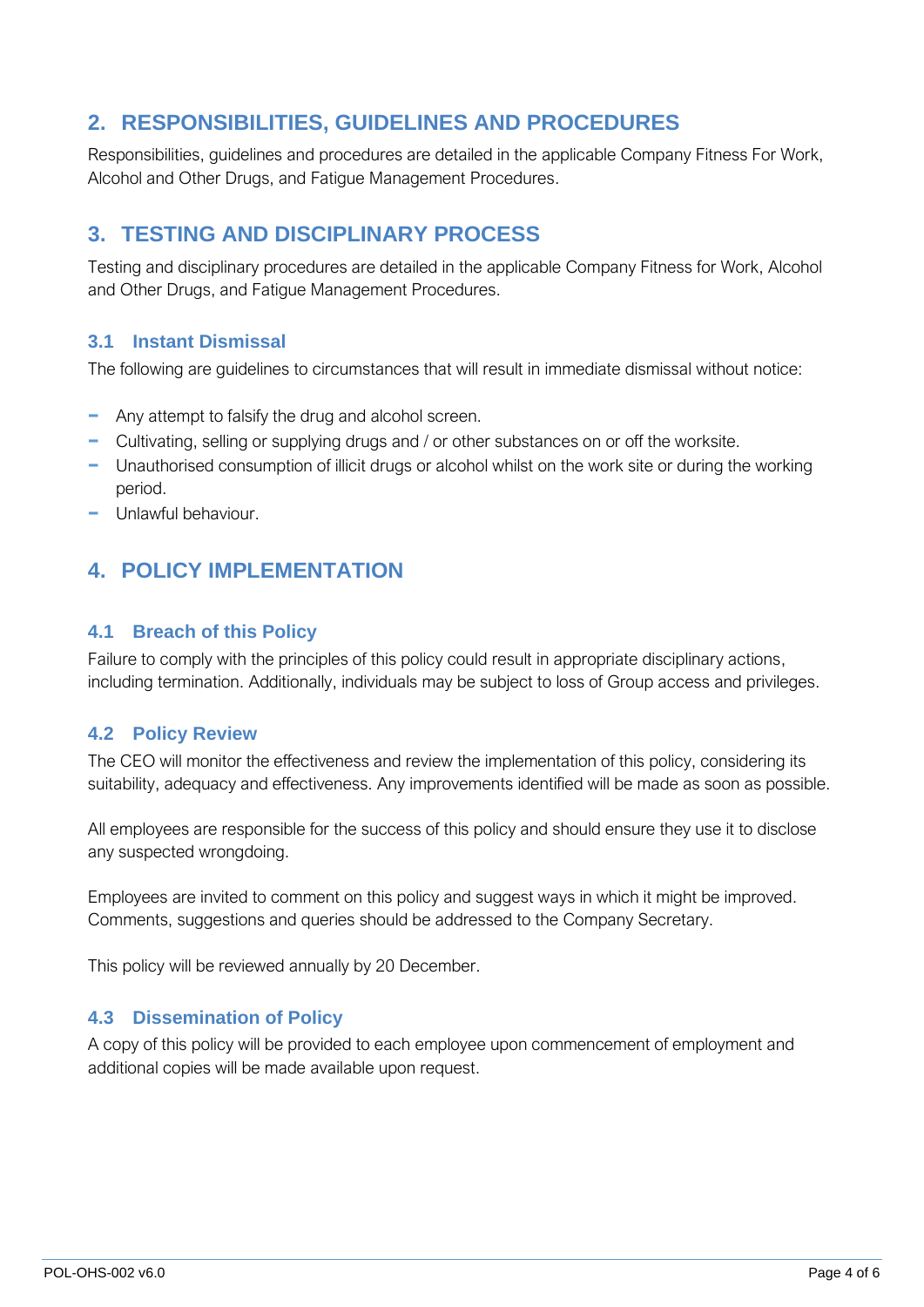#### <span id="page-4-0"></span>**4.4 Related Documents**

- <span id="page-4-1"></span>**4.4.1 Legislation**
- (i) Occupational Safety and Health Act 1984
- (ii) Occupational Safety and Health Regulation 1996, and all amendments
- (iii) Fair Work Act 2009

Jamie Cullen **Group CEO**

7 October 2020